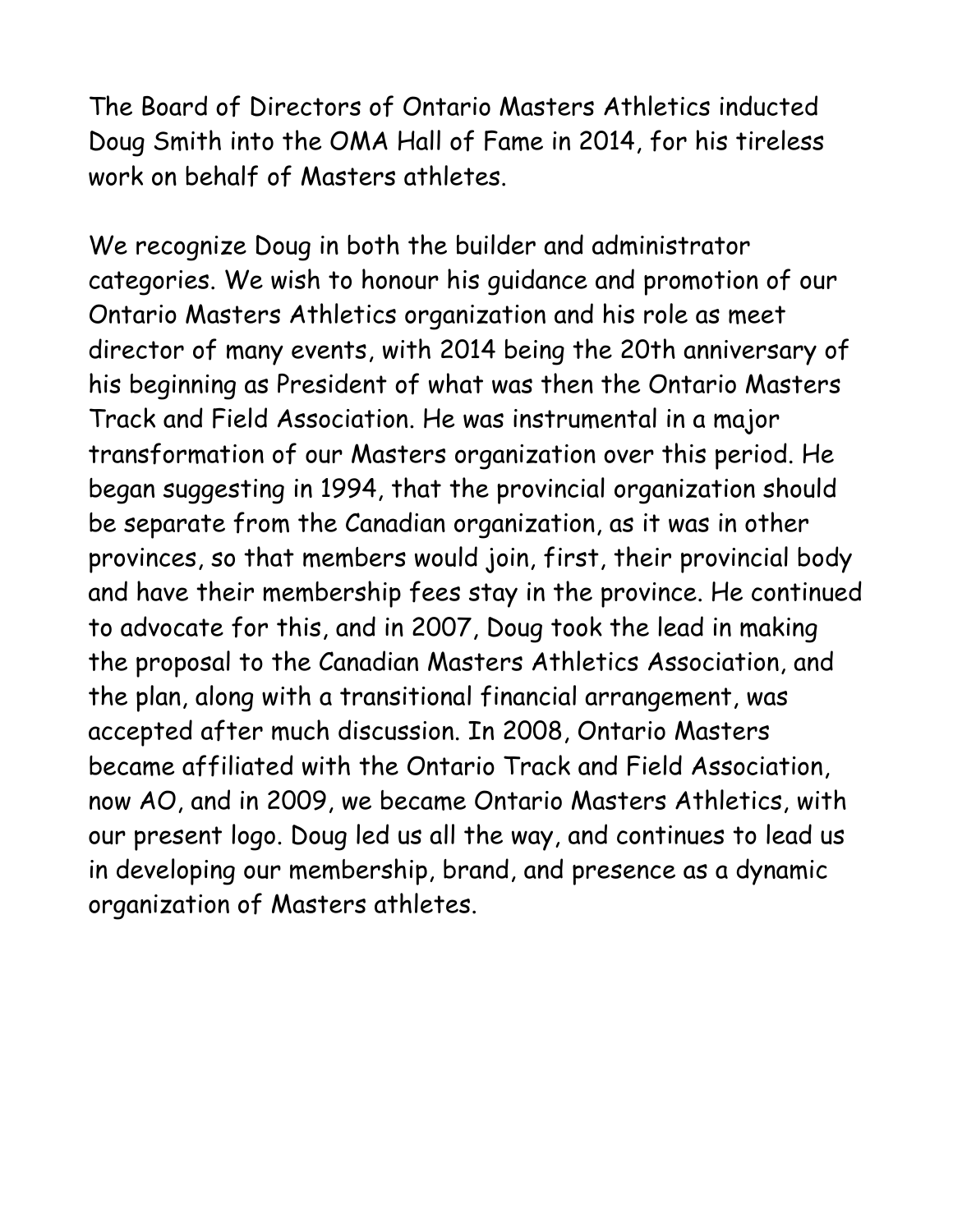## **Doug Smith** · Builder

· Administrator



• President of OMTFA/OMA for 20 years, since 1994, and on Board of Directors since 1988 . instrumental in transforming OMTFA into OMA, and into a strong provincial organization • editor of OMA newsletter from 1992, and **CMA MasterPiece newsletter from 2000, and presently** webmaster of OMA and CMA websites

As newsletter editor of the OMA newletter in 1990, and then the CMA MASTERpiece beginning in 2000, Doug shared results, photos, and information across Canada about masters and their accomplishments. He has become known to Masters athletes across Canada and around the world, for his excellent meet photography. The media has gradually changed over the years to sending email newsletters to Ontario and Canadian Masters, as well as to interested athletes around the world, and to managing our website, as well as that of CMA. Both websites, and now our Facebook page have become go-to sites, run by Doug, for meet information and results, and photos of events in which our members participate.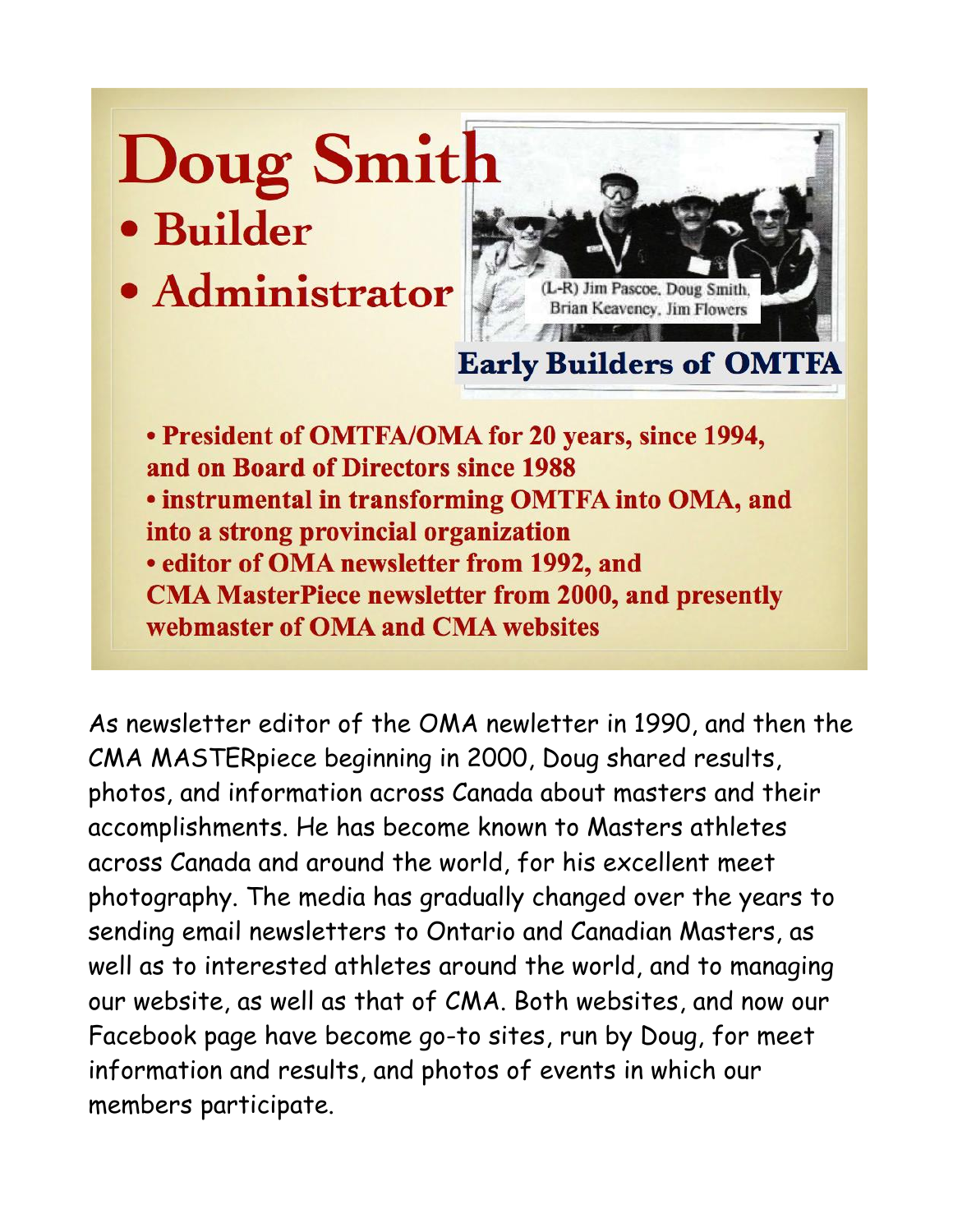

Another example of Doug's leadership is in the area of meet organization, in that OMA now provides a wide range of road, cross country, and track and field events, including mini-meets and Ontario and Canadian championships, with a high standard of officiating and organization from our efficient on-line entries to accurate and prompt results using up-to-date technology. Those of us behind the scenes know that his dining room has become the OMA office, and his house a storage locker of shot puts, timing clocks, bib numbers, banners and various other OMA equipment.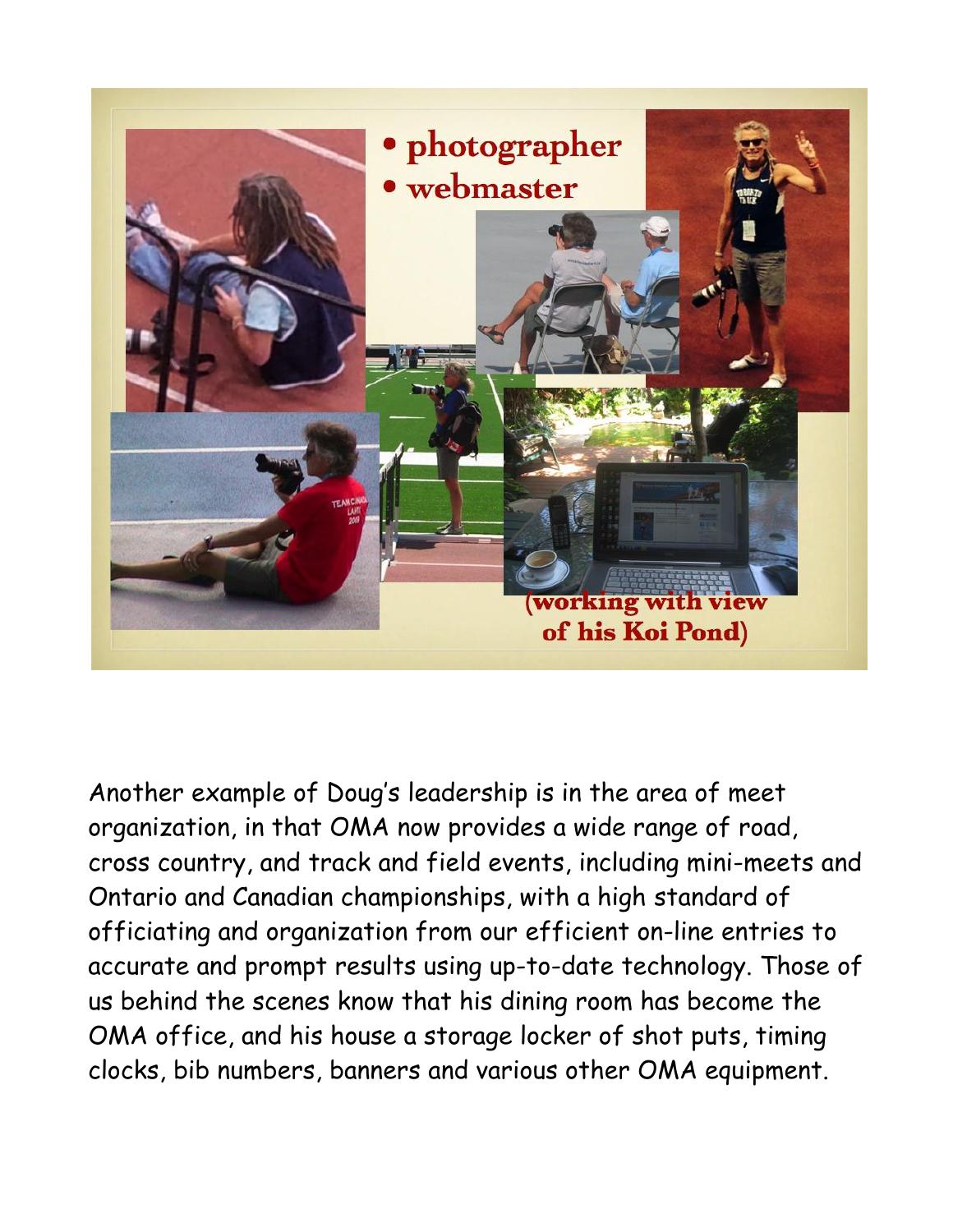

We should also mention Doug's own athletic career as a Master. He began as a Masters athlete in 1988, and still competes in road races, cross country and steeplechase. He may not have many medals, but he always reassures newcomers by letting them know that it is the effort that counts. Our concern at meets is sometimes that he just get over the barriers uninjured so he can carry on taking photos and producing the meet results for the rest of us.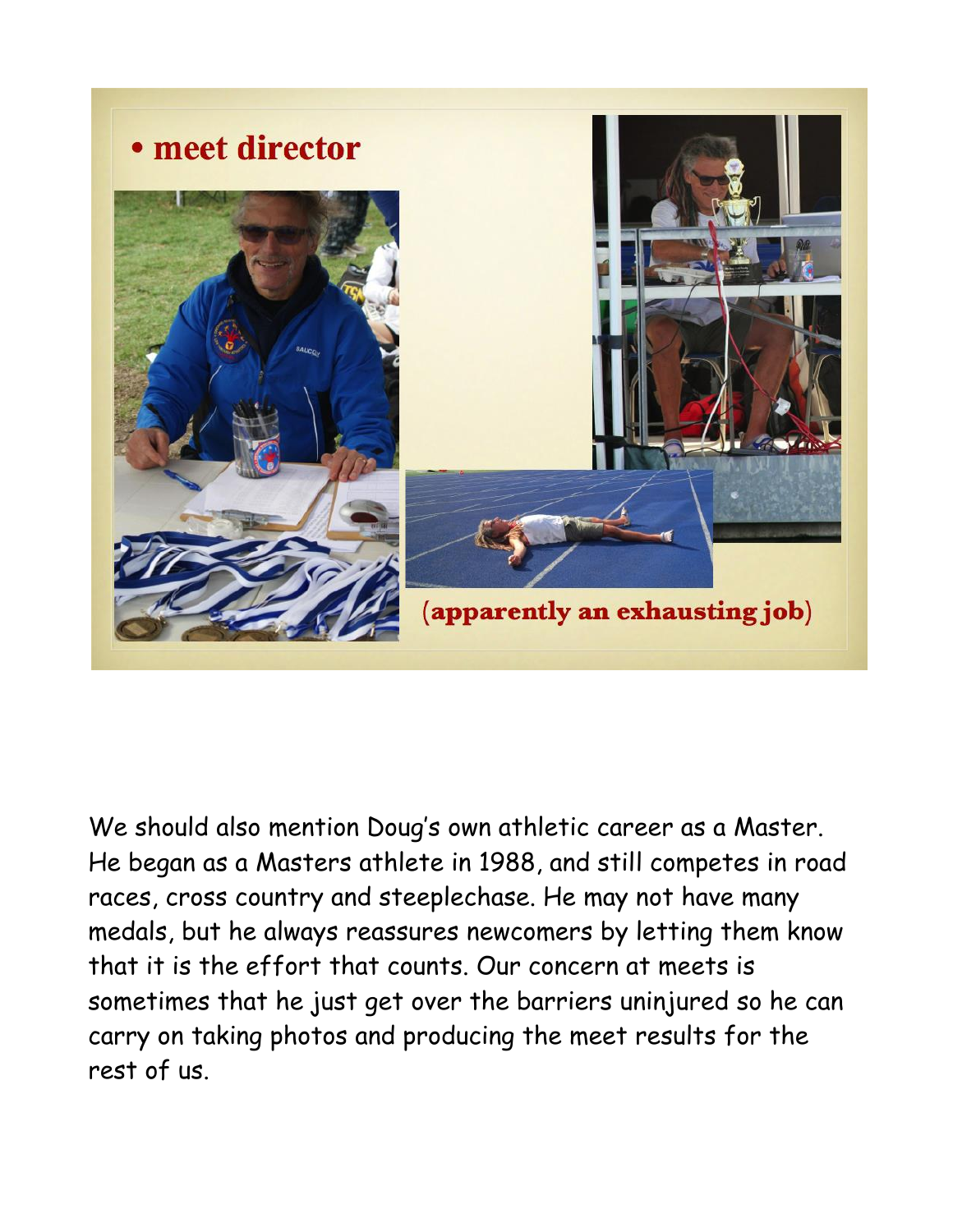

To masters in Ontario, Canada, and around the world, Doug Smith is the face of Ontario Masters Athletics. We welcome him to the Hall of Fame, 2014.